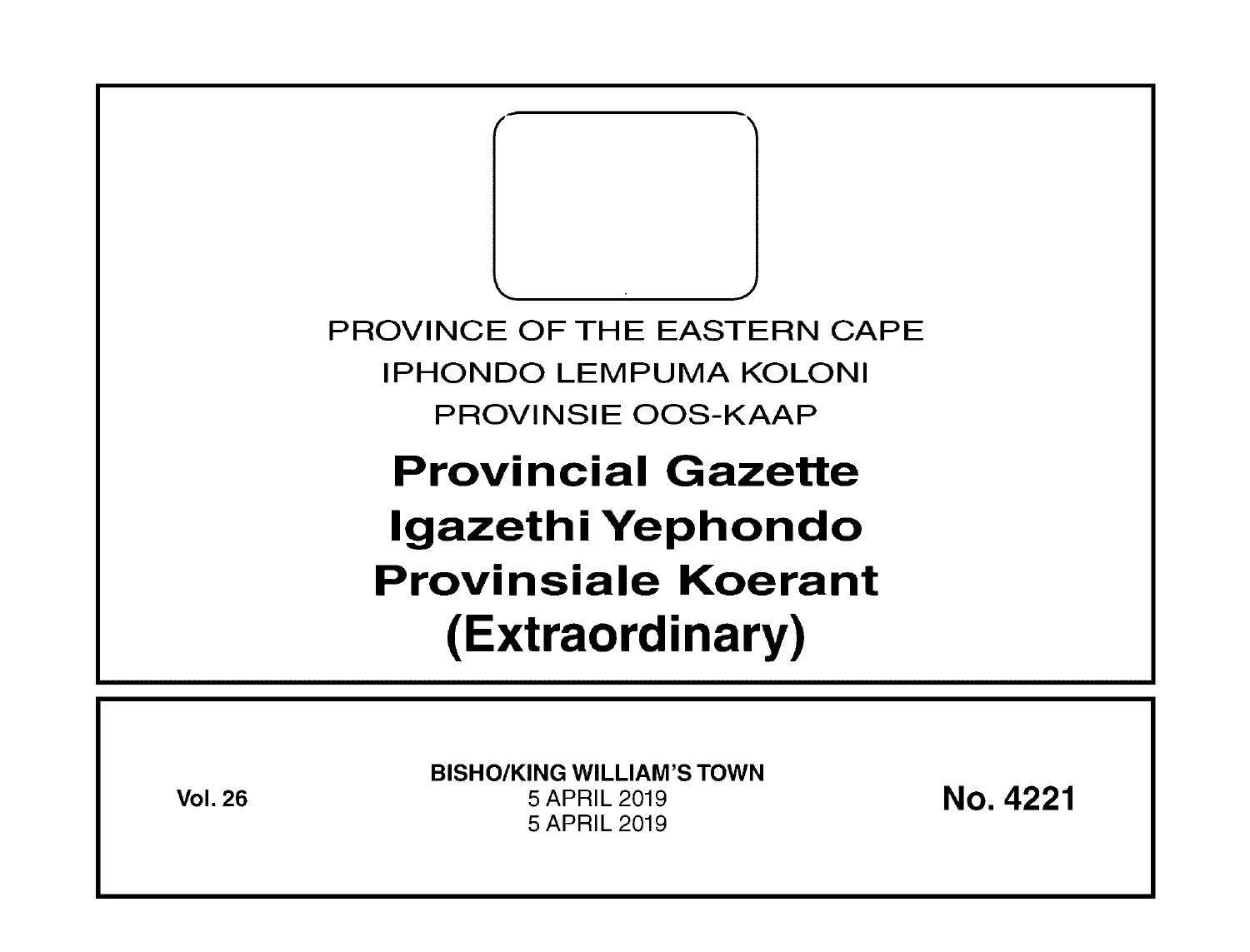# **CONTENTS**

|    |                                                                                                  | Gazette<br>No. | Page<br>No. . |
|----|--------------------------------------------------------------------------------------------------|----------------|---------------|
|    | LOCAL AUTHORITY NOTICES • PLAASLIKE OWERHEIDS KENNISGEWINGS                                      |                |               |
| 68 | Spatial Planning and Land Use Management Act (16/2013): Kouga Municipality: Various applications | 4221           |               |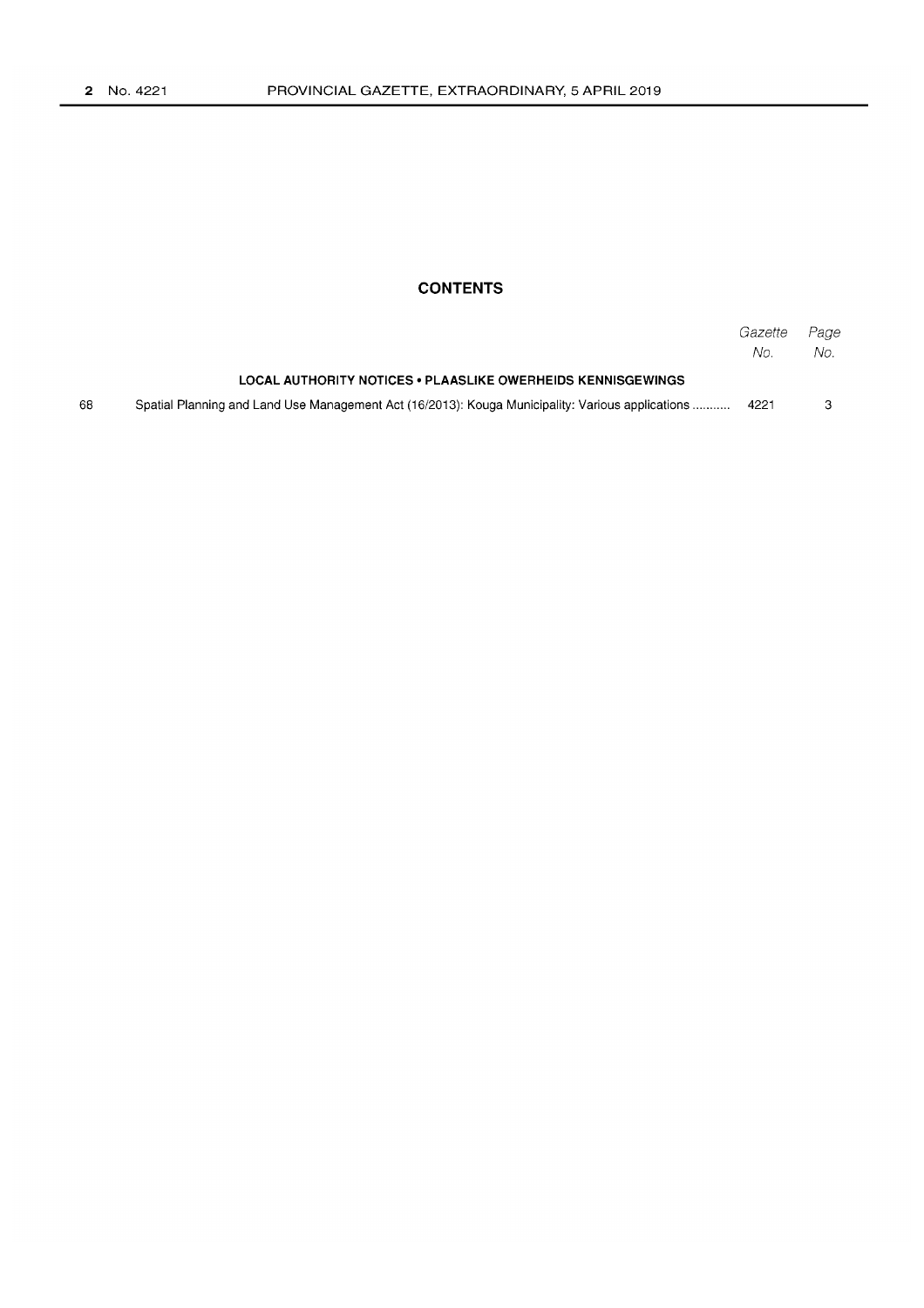# **LOCAL AUTHORITY NOTICES • PLAASLIKE OWERHEIDS KENNISGEWINGS**

## **LOCAL AUTHORITY NOTICE 68 OF 2019**

# **PROVINCIAL NOTICE NO 36/2019**

## **EASTERN CAPE PROVINCE**

## **KOUGA MUNICIPALITY (EC 108)**

## **REMOVAL OF RESTRICTIVE CONDITIONS**

#### **ERF 3416 (ST FRANCIS DRIVE), ST FRANCIS BAY**

## **SPATIAL PLANNING AND LAND USE MANAGEMENT BY-LAW, 2016: KOUGA MUNICIPALITY**

Notice is hereby given that the Municipal Planning Tribunal on 29 November 2018, removed Condition A.7(a) & (b) applicable to Erf 3416, St Francis Bay as contained in Certificate of Consolidation Title Tl 05362/2003 in terms of Section 69 of the Spatial Planning and Land Use Management By-Law, 2016: Kouga **Municipality** 

#### **ERF 1193 (GLENNY BUCHNER DRIVE), ASTON BAY**

Notice is hereby given that the Municipal Planning Tribunal on 29 November 2018, removed Conditions B(f),(g) (i) (a) &(b),(ii),(iii),(iv) (a)-(c) applicable to Erf 1193, Aston Bay as contained in Certificate of Consolidation Title T67690/2017 in terms of Section 69 of the Spatial Planning and Land Use Management By-Law, 2016: Kouga Municipality

# **ERF 142 (LOTUS PLACE), PARADISE BEACH**

Notice is hereby given that the Municipal Planning Tribunal on 8 February 2019, removed Condition B.7 & B.7(a) applicable to Erf 142, Paradise Beach as contained in Certificate of Consolidation Title T31135/2017 in terms of Section 69 of the Spatial Planning and Land Use Management By-Law, 2016: Kouga **Municipality** 

#### **ERF 372 (10 OOSTE WEG), CAPE ST FRANCIS**

Notice is hereby given that the Municipal Planning Tribunal on 29 November 2018, removed Condition C.6.(b) (i) & (ii); (c) & (d) applicable to Erf 372, Cape St Francis as contained in Certificate of Consolidation Title Tl7978/1999 in terms of Section 69 of the Spatial Planning and Land Use Management By-Law, 2016: Kouga Municipality